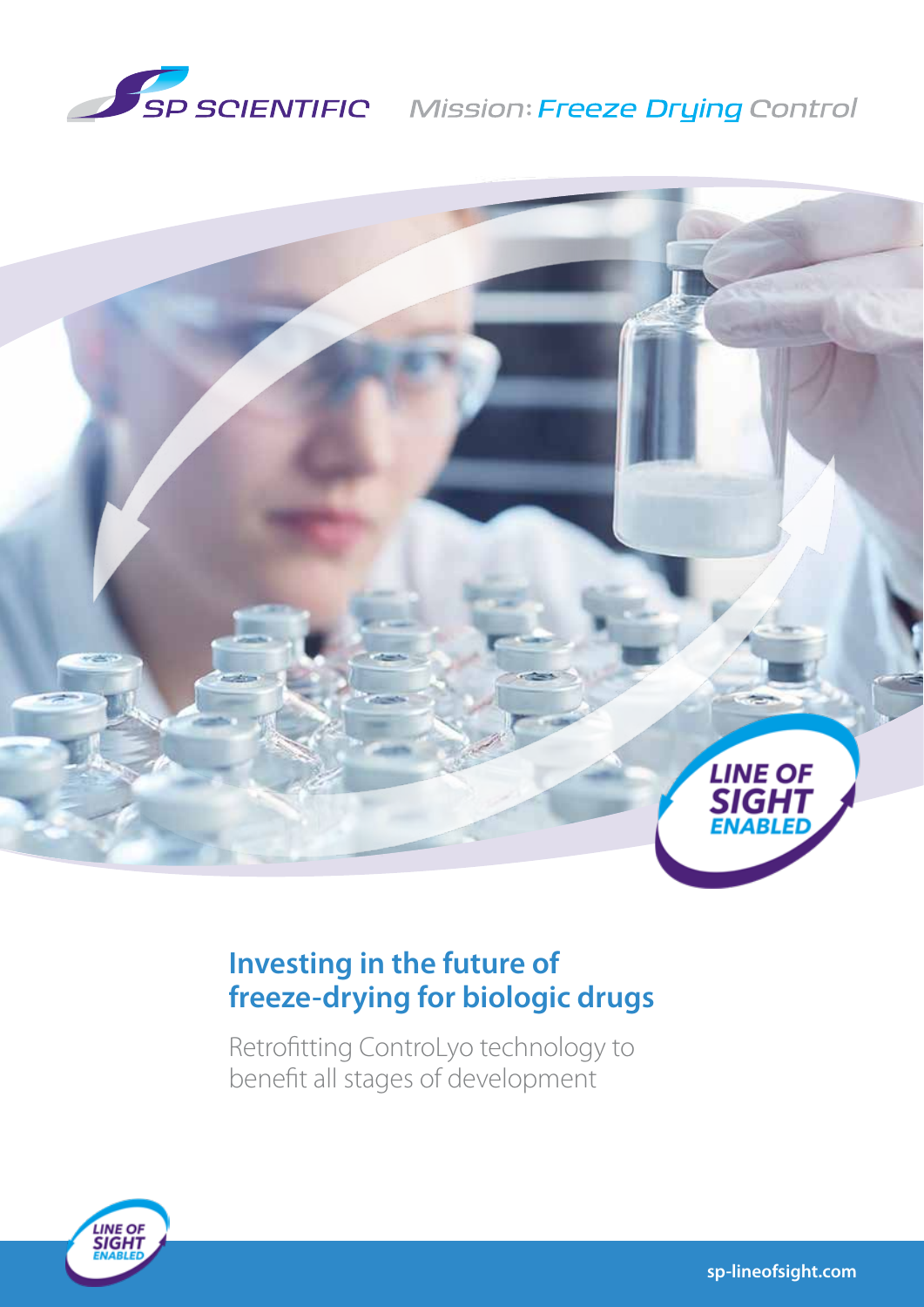



# **Investing in the future of freeze-drying for biologic drugs**

Retrofitting ControLyo technology to benefit all stages of development

**Abstract**

**Zak Yusoff** *Pharmaceutical Freeze Drying Applications Manager, SP Scientific, USA*



Biologic drugs are the fastest-growing class of therapeutic products in the United States. They are complex structures which place many difficult demands on manufacturing. Structural integrity is critical to the drug's potency and preserving this during freeze-drying is challenging. Faithfully reproducing a freeze-drying cycle which stays within the design space for a given formulation is essential. Controlled nucleation using SP Scientific's ControLyo® technology enables more consistent cycles to be recreated improving homogeneity, reduce cycle times, improve cake consistency and increase product yield. As products move from development, the process of scale-up can be simplified by retrofitting ControLyo to existing units for a smooth transition to manufacturing. This article describes how a customer can benefit from retrofitting ControLyo to 'production' equipment thereby improving the development and manufacturing of their own biologic drug products, reducing the risk of batch failure, and providing closer adherence to the demands of the regulators.

### **Introduction**

At the forefront of biomedical research, biologic drugs have the potential to treat many incurable diseases and to personalize medicine. According to EvaluatePharma<sup>1</sup> consensus forecasts, the pharmaceutical industry is set to grow at 6.3% per year reaching \$1.12tr by 2022 with biologics contributing up to 50% of the top 100 product sales by this time. Better healthcare, globally, and growing technological advancements have driven this market growth, with increased geriatric populations and the rise of chronic diseases expecting to drive the future biologics market. It is also worth noting that due to patent expiration of many current drugs, it is expected that between \$25-35 billion of the global market will be production of biosimiliar drugs<sup>2</sup>. There are currently over 5,000 new biologic drugs in the pipeline including 600 biosimilars and 500 biobetters. However, biologics are complex and need to be processed and stored under strict quality control guidelines, and often specialized conditions to preserve integrity of the drug's activity. This demands increased investment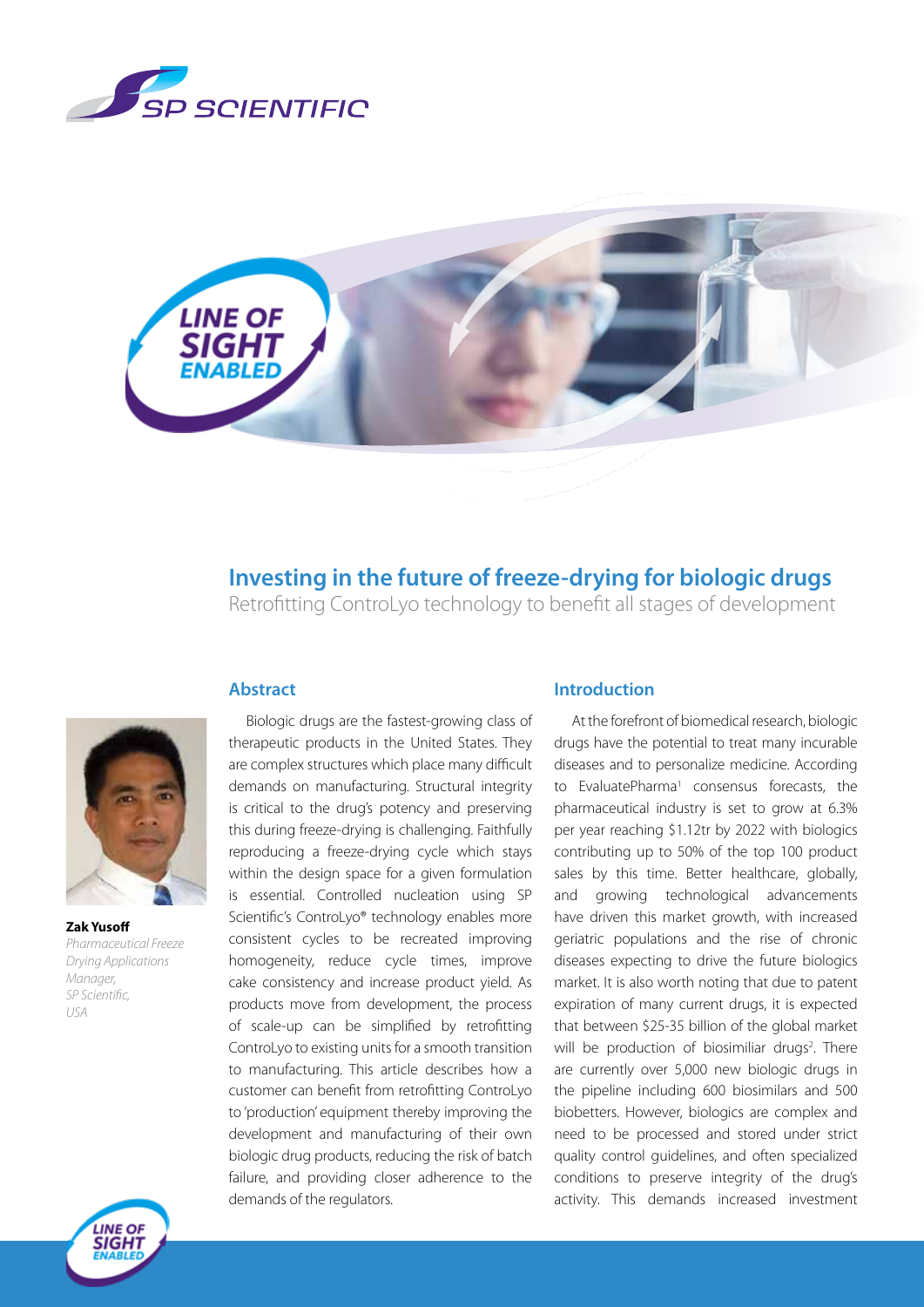## **Mission: Freeze Druing Control**

and infrastructure and difficulties can be encountered in scaling up of early stage products to manufacture in larger quantities.

To stabilize, store and increase the shelf life of the compounds, drug products or conjugates can be freeze-dried (lyophilized). The process of lyophilization lowers the temperature of the product to below freezing before water or other solvent(s) are removed by sublimation using a deep controlled vacuum. At least 41% of biologic drug products are freeze-dried to retain their physical structure. In addition, almost all antibodydrug conjugates (ADCs) must be lyophilized to ensure the stability of the linker that joins the 'payload' to the antibody, during storage and transport. Freeze-dried biologics can be reconstituted quickly and easily (while retaining their biological activity), which is particularly valuable in the case of emergency vaccines and antibodies, which need to be administered as quickly as possible.

#### **The critical process of freeze-drying**

Batch consistency, within and between, is a major concern for manufacturers of all biological products, particularly when the drug is a parenteral product. Manufacturers need to achieve optimal consistency of the product and ensure sterility during all stages of the process including lyophilization while maintaining cost efficiency. Manufacturers must also consider future scale-up of a product during the early stages of its life to maximize investment and transition smoothly from small pilot production to larger manufacturing.

With the increase in new biologics on the market, technology has advanced in freeze-drying to increase shelf life of these products. Optimizing this process requires an understanding of the biological entities of the product and knowledge of the lyophilizing process.

Freeze-drying, or lyophilization occurs in four main stages (pretreatment, freezing, primary and secondary drying), all of which can be subjected to modifications to optimize the process

according to a specific product's properties, the stability of the active pharmaceutical ingredients (API), reconstitution time, economics and clinical use. The critical freezing stage requires the biologic product to be gradually frozen below its triple point (the lowest temperature at which the compound coexists as a solid, liquid and gas phase) to form ice crystals (nucleation). Water is then removed from the product during the Primary and Secondary Drying stages using low pressure and enough heat for the ice to sublime. This phase can last several days to preserve the biologic drug product. The stochastic process of nucleation is random and can be highly variable – occurring over a number of hours - impacting greatly on the quality of the final product and batch consistency. In addition, structural integrity is reliant on a slow, gradual drying process which can take several days to complete.

Quality by design (QbD) assure in vitro product performance which implies an assurance of in vivo product performance. As part of the QbD approach, a systematic methodology to development is applied beginning with predefined objectives and emphasizes product and process understanding. This is supported by scientific knowledge and quality risk management to establish a design space with defined sets of operating variables needed to maintain batch consistency. These are represented graphically as multi-dimensional points in relation to equipment limitation and critical product attributes (Fig 1A). It is common for an inner area of the design space to be designated as the nominal manufacturing conditions (operating space).

Operation within the design space will result in a product meeting a predefined quality. Having a larger design space or parameters in which to work increases the probability of executing a successful cycle, even in the face of potential problems occurring, including unplanned process excursions.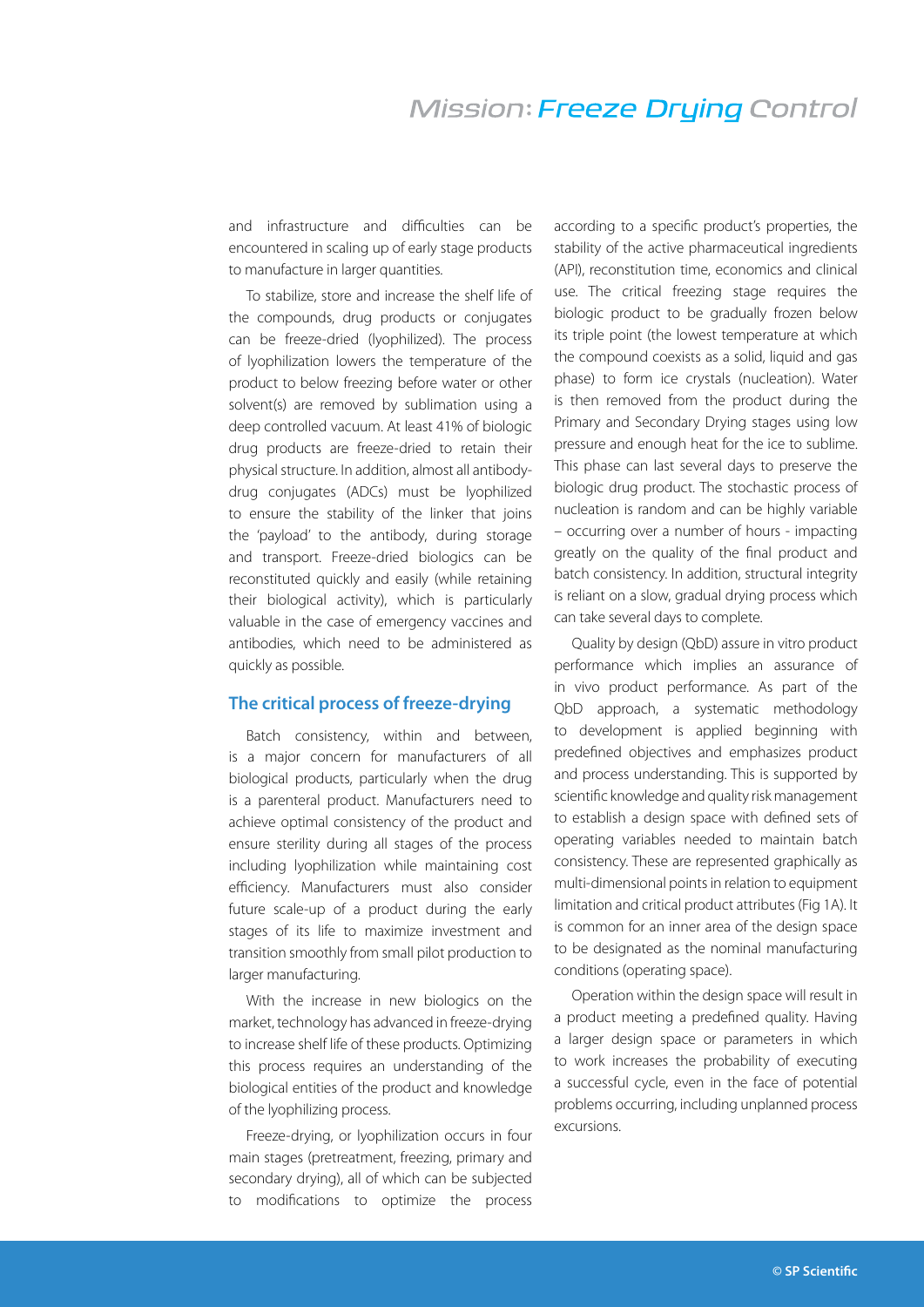



**Fig 1.** *The design space of the freeze-drying process. A) represents the triangular design space between the maximum sublimation rate of the freeze dryer (left side) and the product limitation defined by the collapse temperature (right side), B) Design space with ControLyo. Small green dot = operating space. Larger crystals reduce cake resistance which increases the sublimation rate and leads to a larger design space, C) Design space without ControLyo.* 

# **drying times** In general, uncontrolled nucleation occurs

**Controlled nucleation and optimal** 

over a wide range of product temperatures, typically between -5°C and -15°C in the laboratory (and colder in a sterile production setting), over a period of up to several hours, and causes product variation (Fig. 2A and C). A high degree of supercooling leads to small ice crystals, which in turn results in small pores of high resistance in the product and slower freeze-drying times.

To overcome these limitations, various methods and technologies have been investigated to control nucleation and optimize the drying process.

One such technology, ControLyo® from SP Scientific utilizes an inert gas and a series of pressurization and depressurization steps that creates instantaneous ice nucleation in all vials in the product chamber. The freeze dryer chamber is pressurized with sterile filtered inert gas and then quickly depressurized after a hold period. The quick depressurization causes all of the product that is slightly subcooled, to nucleate simultaneously at virtually the warmest possible temperature, thus yielding the largest possible ice crystals. The freeze-drying process starts at the surface of the product within the vial and over time the water or solvents are driven from the entire contents, resulting in a porous product that is easily reconstituted. Large crystals create larger cavities as the ice sublimes resulting in less resistance for subsequent drying of internal areas and the shortest potential drying time (Fig. 2B and D). Previous studies have shown that for every 1°C increase in nucleation temperature, the primary drying time is reduced by 3%<sup>3</sup>. In some instances, ControLyo has been shown to reduce the cycle time from 7.5 to 5.5 days which increases productivity and provides economic benefits.

Another important advantage of controlling the nucleation point is increased product homogeneity.

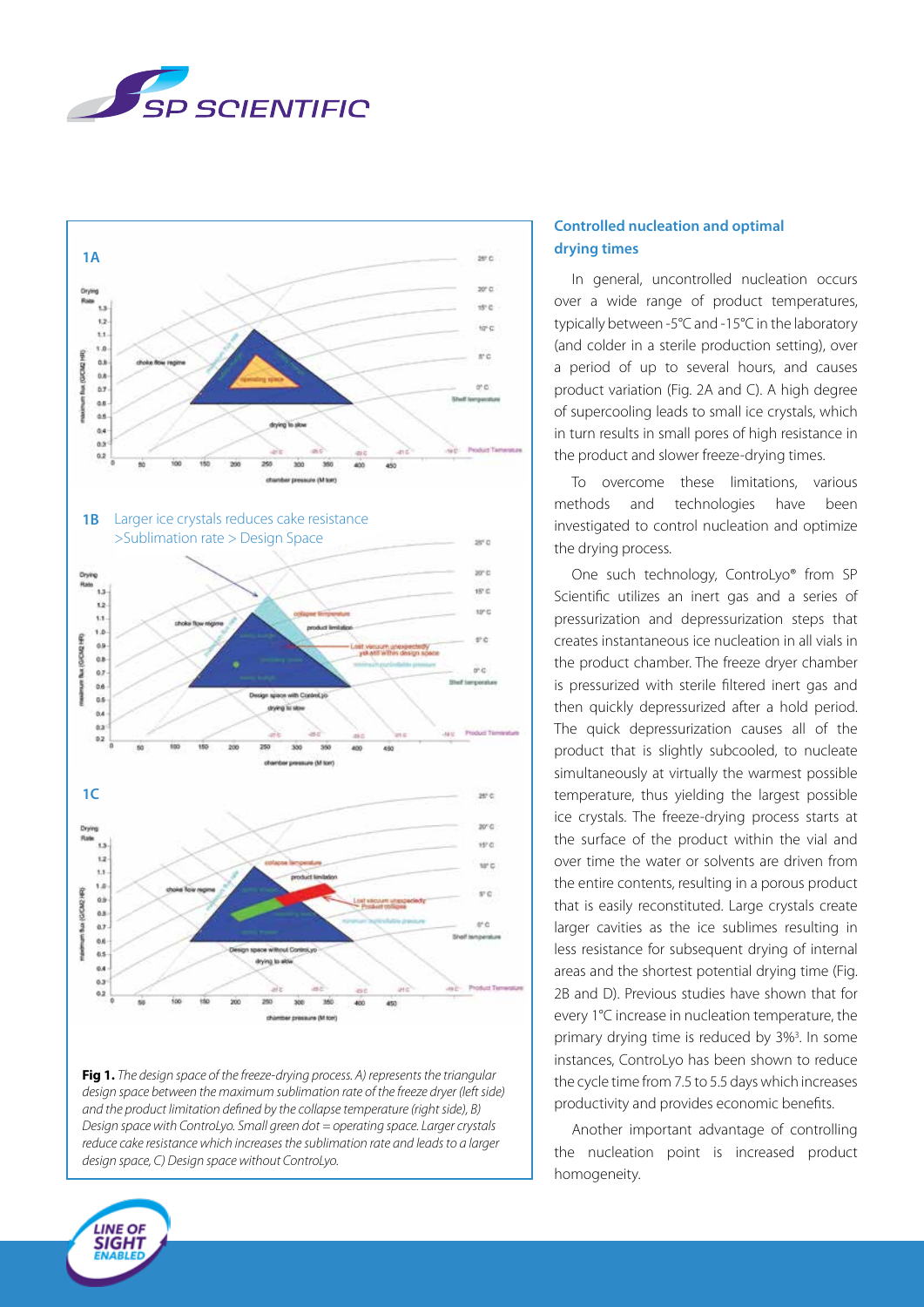# **Mission: Freeze Druing Control**



**Fig 2.** *Effects of controlled nucleation using ControLyo. A) Freezing temperatures of products during uncontrolled nucleation vary considerably, B) consistent freezing temperature of drug products during controlled nucleation with ControLyo, C) small, irregular crystals of sucrose (75 mg/mL) during uncontrolled nucleation using 1oC /min shelf cooling rate, D) larger, more consistent crystals of sucrose (75 mg/mL) during controlled nucleation with ControLyo at -3oC shelf cooling rate.* 

Acceptable product is produced between the equipment limits and critical product temperature which normally define the design space for the product and freeze dryer. A safety margin is typically designed around the operating space to provide insurance against temporary component failures.

The variation among vials with ControLyo technology is very small because all vials freeze at the same product temperature (Fig 1B). Therefore, due to the benefits described earlier, there is less risk of losing the batch should an issue arise during the freeze-drying cycle. For example, if vacuum is unexpectedly lost, product quality will still be assured as it is still within the design space.

Uncontrolled freezing puts product loss at a higher risk as the operating space occupies a far greater portion of the design space thus decreasing the flexibility within the design space (Fig 1C). In this same example, unexpected loss of vacuum results in product collapse.

#### **A complete lyophilization solution from early to late stage development**

When setting up a freeze-drying system for research and development or initial pilot studies of biological drugs, smaller dryers are often the best economical choice. However, once a drug product becomes successful, additional equipment needs to be purchased (or dedicated) to provide the capacity required for scaling-up. Sometimes unexpected changes occur in the drug product due to variations in the lyophilization process of the new systems and this can be particularly true for biological products that are sensitive to minor changes in their structure. SP Scientific offers a complete, sustainable solution with a broad lyophilization range from small units that lyophilize as little as 7 vials (e.g. LyoCapsule™), to much larger systems with a capacity of >100,000 vials (e.g. Hull production lyophilizer) making the scaling-up transition more cost-effective and seamless. SP Scientific's LyoStar3 lyophilizer with ControLyo technology is specifically designed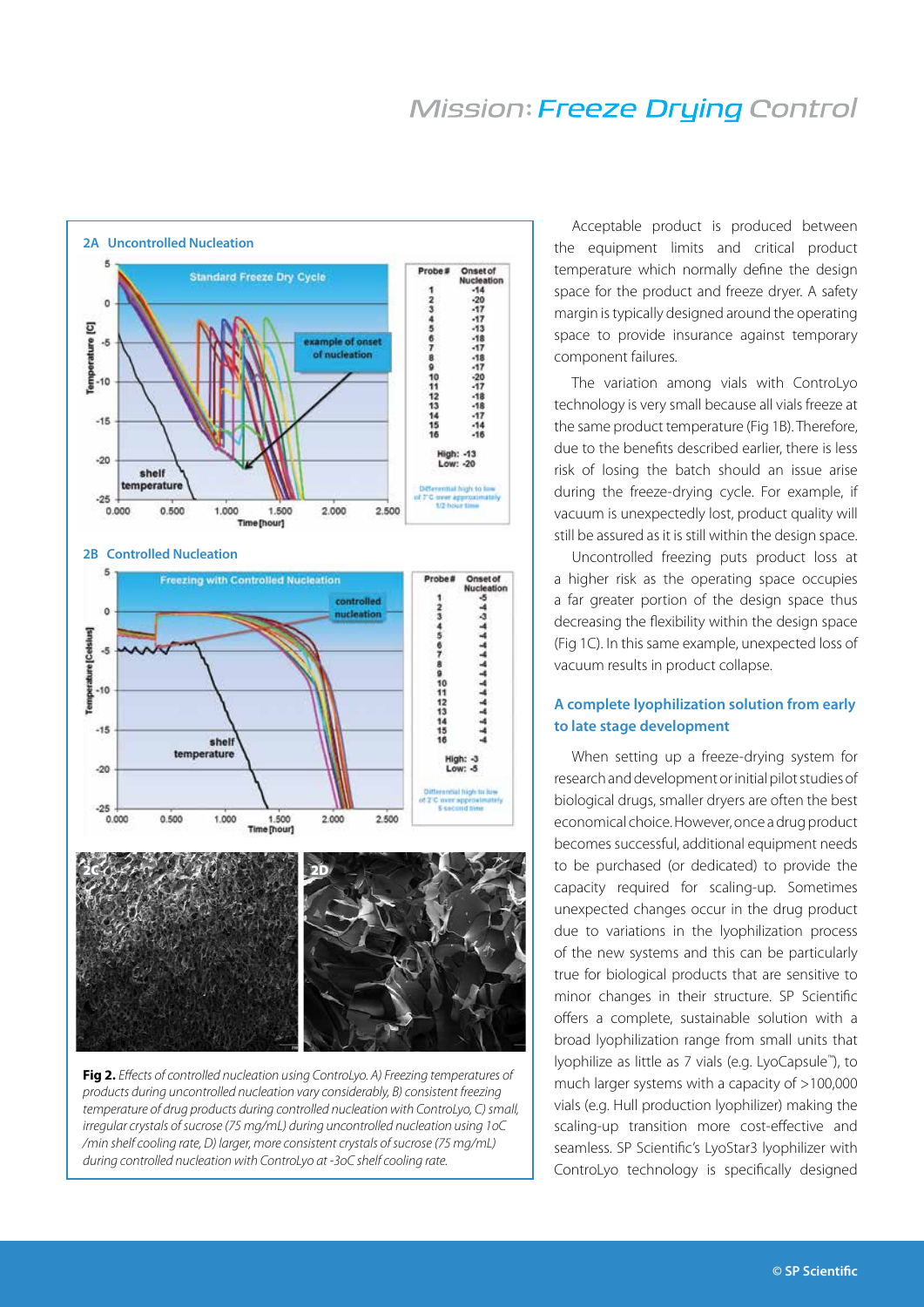



for formulation development of high-value pharmaceutical and biological products at a capacity of 1,800 vials (2 mL) and is the market leader for development of scalable freeze-drying processes.

This patented ControLyo technology overcomes freeze-drying scale-up challenges without introducing foreign particles into the vials (compromising sterility).

Alterations in the lyophilizing process during scale-up can be overcome by adhering to a freezedrying technique even when new equipment is purchased. ControLyo technology can be utilized on SP Scientific's pilot, clinical and production freeze dryers, and has the option to be retrofitted onto qualified existing units from SP Scientific, and in specific cases, another manufacturer's equipment.

#### **Retrofitting ControLyo to existing equipment to future-proof biologic production**

Retrofitting ControLyo technology can repurpose existing production equipment to enable handling of products that were developed using control nucleation techniques. Repurposing existing freeze dryers will expand the capabilities of the freeze dryer. In addition, the time involved to retrofit is generally shorter than the manufacturing cycle for a new freeze dryer.

Adding ControLyo to an existing freeze dryer requires installation of large diameter exhaust valves to the chamber or use of multiple exhaust ports, to enable rapid depressurization of the system on demand, and an update to the controls system (Fig 3). The existing sterile nitrogen inlet is used to pressurize the chamber. An operator can manually trigger ControLyo when the correct product temperature is achieved. Alternatively, the freeze dryer program can be modified to activate these functions using dry contacts for communication between the software. The existing software can be paused at the appropriate times within the cycle and a signal sent to ControLyo controller, which recognizes the status inputs and initiates output commands to pressurize or exhaust the chamber, all with full traceability.

This solution allows the automation of the process within their freeze-drying recipe for each product and eliminates the need for operator intervention. The added advantage of the retrofit is that there is very little disruption to the existing system when implementing the technology - no significant addition of utilities or modification to chamber or condenser is needed, and it is also compatible with existing auto loading or unloading systems. Other cycles can still be run on the existing equipment by deselecting ControLyo functionality with no interference or need for requalification.

#### **Showcasing lyophilization technologies**

India is in a unique position to offer customers freeze-drying optimization on SP Scientific units at the Spinco Biotech's Center of Excellence for Process Technology in Chennai. Inaugurated in May 2018, the center houses SP Scientific's latest freeze dryers with ControLyo technology enabling product trials to be optimized at the initial stages of development. Valuable product data can be generated early on to address any challenges, and ease future scale-up.

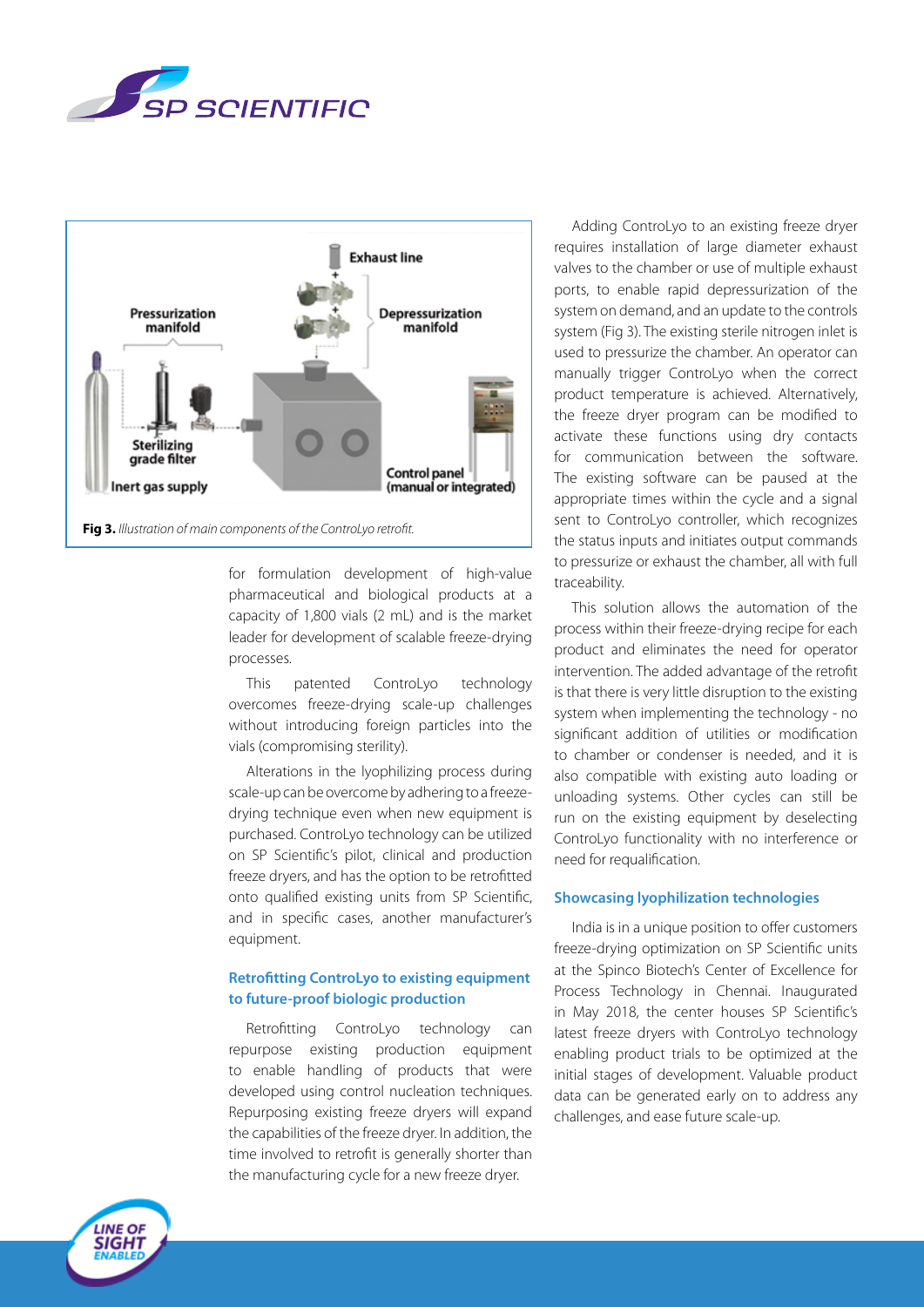# **Mission: Freeze Druing Control**

#### **Advanced regulations**

The US Food & Drug Administration (FDA) has been investigating Process Analytical Technology (PAT) tools and emerging technology4 for lyophilization. Lack of understanding and robustness in a process are critical deficiencies during audit review or inspection process. Controlling the freezing process will be instrumental in responding to regulatory agencies inquiries about individual processes and batch variation. Therefore, understanding the key process parameters, design space and failure points in relation to product quality is very important.

ControLyo is an emerging technology designed to conform to the QbD framework set out by the FDA to provide better process and design predictions. Studies have shown that ControLyo creates a better design space safety margin to scale up to commercial manufacturing levels. With respect to the retrofit of ControLyo, the proprietary software comes with 21 CFR 11 compliance to record the operator's signature as well as timing for each manual sequence of the process.

#### **Increasing profitability with controlled nucleation**

A scientific approach to change is necessary to improve the future of any process and benefit economically from it. There is robust evidence that ControLyo technology helps develop a larger design space, improves cycle time, cake morphology and enables higher sublimation temperatures to be used. These advantages have ultimate economic benefits especially when considering scaling up of biologic product manufacturing.

Profit loss from rejection of vials due to product collapse (complete or partial) and vial breakage can account for as much as 20% of overall production. By tightening the operating space utilizing ControLyo technology to induce simultaneous nucleation at a higher temperature, quality failure and vial breakage can be significantly reduced.

In collaboration with a large Pharmaceutical company, SP Scientific demonstrated that in a trial of a small molecule drug used in cancer, uncontrolled nucleation took place at -16°C to -19°C with 14% cracked vials. Using ControLyo controlled nucleation, the temperature was increased to between -4°C to -6°C and no vials were cracked. The cake appearance was also greatly improved and consistent.

#### **Concluding remarks**

Production of biological drug products (including biosimilars) is expensive but is also vulnerable to failure for many reasons. Biological materials are often labile. Stabilization by lyophilization is attractive and retaining their biological activity, structural integrity, homogenous quality is crucial. Investing in reliable equipment that can be used at early stages of development through larger scale manufacturing is costly, but the option of retrofitting ControLyo to existing equipment makes this a more affordable option while delivering all the benefits that the ControLyo technology can offer.

Realizing the value of controlled nucleation with ControLyo and the option to retrofit the technology to existing freeze dryers, it is hard to ignore, especially given the added protection it helps provide against batch failure, rendering it a worthwhile investment in any biological drug production facility.

As published in Spinco Biotech CuttingEdge December 2018 issue